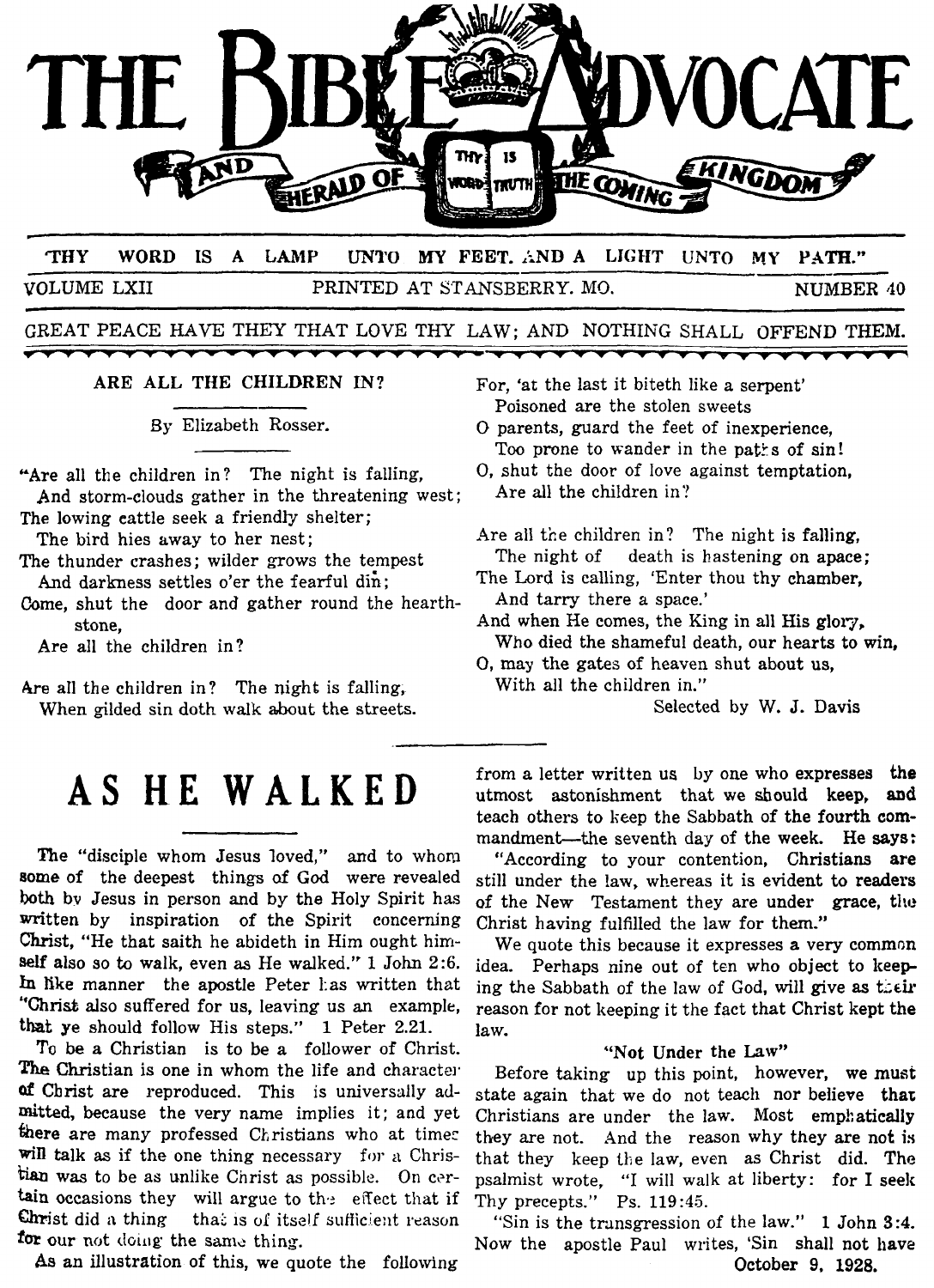# **Does The Lord Heal The Sick Today?**

## By Herbert W. Armstrong

#### Chapter **2.**

The relation of the average Christian to the doctrine of Divine Healing is a good deal like the experience of the thrifty Scotchman who was coming to America.

For safety, and other reasons, he was anxious to cross the Atlantic on one of the larger passenger liners.

He figured he could afford it, if he avoided the expense of meals in the luxurious dining room. So he engaged passage, laid in an ample store of the most economical and easily handled food he knewcrackers and cheese, and went aboard on the day of departure.

The first day out he enjoyed three meals of crackers and cteese, in the privacy of his own cabin. He always had been fond of crackers and cheese. The second day on board he partook of three more rations of crackers and cheese, though his appetite had last much of its zest The third morning dawned. The thrifty Scotchman attempted to struggle through one more round of crackers and cheese. A few bites sufficed. Noon came, but the Scotchman had no further appetite for crackers and cheese. By late afternoon, he became desperately hungry, but he craved ho crackers and cheese. The evening dinner hour found his stomach fairly shouting its demand for food, real food, cooked food, anything in fact, except crackers and cheese-

If only he could afford just one well-cooked full meal in the attractive dining-room! But he tried to banish the thought. It woud be expensive! A happy thought broke upon his mind. "It won't cost anything to go to the entrance of the dining-roonr, and just look at some real food," he thought.

The thought was irresistible. He proceeded to .the entrance of the ship's great dining room. A waiter was passing with a full tray. Never had his eyes beheld so tempting a vision. Roast turkey and cranberry sauce, candied sweet potatoes, celery, radishes, olives, salted almonds, dressing and brown gravy, luscious fruit salad.

He hesitated. It must be terribly expensive.

"Do you wish to be seated sir?" politely requested the steward.

"Well, well," hesitated the thrifty but hungry man, "I don't know."

"I don't remember having seated you before," suddenly exclaimed the steward. "Haven't you **been** eating in the dining room?"

"Why-why n-no," stammered the Scotchman, "I I've been eating in my stateroom. I-you see-I can't afford to eat here."

"Say !" the steward became suddenly suspicious. "You aren't a stowaway are you? Let me see your ticket Sir!"

Nervously the Scotchman fumbled in his pocket and drew forth the long passage-strip. The steward took it, examined it carefully, and then, pointing to the bottom of the strip, handed it back to the **em**barrassed Scotchman. At the bottom of the ticket were two words in small **sype.** The Scotchman's jaws dropped. He nearly fainted. With amazement he read the two words, "Meals included."

It is thus with the real full Christian life. Many benefits are included! Jesus left us a practical religion, useful during this life in addition to holding hope and promise for the next.

But somehow, down thru the degenerate days **of**  the Dark Age, much of the practical side of Christianity has become lost. Most of its benefits for this life have become hidden behind a maze of doubt, ignorance and tradition.

Most of us have been trying to struggle along in **a** Christian life, "carrying our cross," and living on spiritual "crackers and cheese" without so much **as**  knowing that many benefits are included!

One of the greatest and most useful benefits which our Lord fully intended for us to enjoywhich He purchased for us with His very life's **blood,**  is bodiiy or physical healing.

The **103** Psalm records some of these benefits.

'Bless the Lord, 0 my soul, and forget not **all**  his benefits: Who forgiveth all thine iniquities; who healeth all thy diseases." (Verses **2** and **3.)** 

According to God's Word, if we have the faith **to**  take Him at His word, healing is included. It **is**  one of the benefits. And we are told yes, commanded not to forget these benefits, of which the forgiveness of sin (the removing of the cause of sickness) and the healing of all our diseases is mentioned first!

Most Christians today do not fully realize that divine healing is included. They will say, readily enough, "Oh, I believe in divine healing all right," and then go to the doctor every time!

Why can't Christians really trust the Lord with their sick bodies, as well as with their sick souls? He tells us, in His word, that, "I am the Lord **that**  HEALETH THEE." **Ex. 15:26.** Why don't we let Him do it?

The anwer it two-fold. Lack of understanding. and lack of faith.

The day of miracles is past, is the kind of understanding some people have.

There are other doubts and objections. With such skepticism in mind, implicit faith is not **pas**sible. So before we come to the real constructive side of the question of healing, let us **consider the**